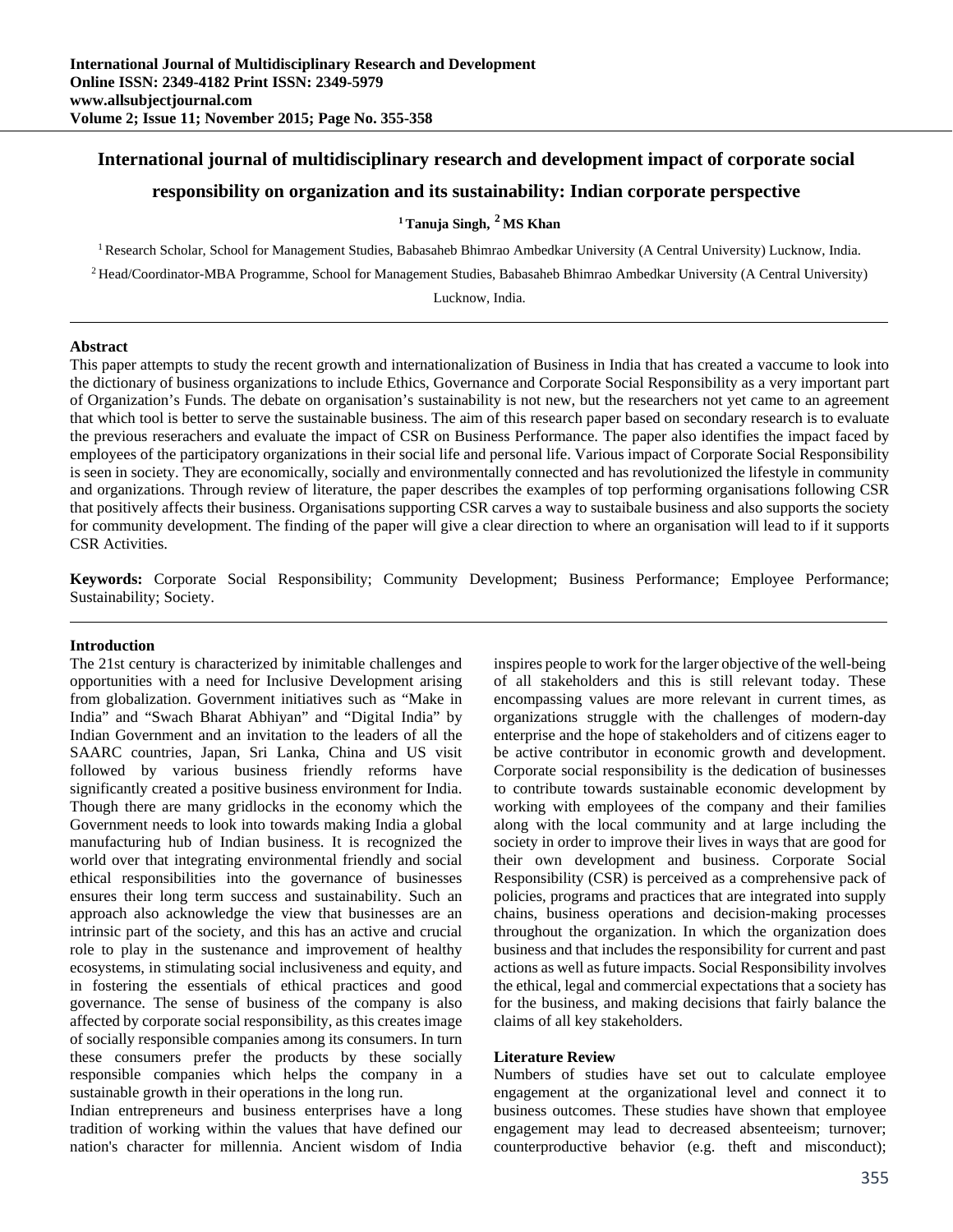production costs and increased customer satisfaction; customer loyalty; revenue growth; ability to adapt to change and productivity.

International Survey Research (ISR) found that companies with high employee engagement levels improved their operating income by 19.2 % over a 12-month period, while operating income for companies with low employee engagement levels declined by 32.7% - a gap of almost 52%. The study also found a 13.2 per cent growth in net income over a one-year period for companies with high employee engagement and a 3.8 per cent decline in net income over the same period for companies with low employee engagement. Companies with high employee engagement also demonstrated a 27.8 per cent growth in earnings per share (EPS), while companies with low employee engagement reported an 11.2 per cent decline in EPS over the same period.

Based on the results of Global Workforce Study, Towers Perrin stated a strong belief in the need for companies to embrace CSR: "one thing is increasingly clear. It's not a choice any longer. Your employees expect it, and your company needs it ... it is in fact linked to how well your employees perform. In other words, CSR extends to the bottom line."CSR is fast gaining momentum as an important aspect of business practice in India.

Corporate Roundtable on Development of Strategies for the Environment and Sustainable Development - Business Council for Sustainable Development (CoRE-BCSD) of India is a grouping of Indian corporates trying collectively and individually to build in sustainable development concepts into their operations. Subject experts from these corporates identify and conceptualize projects. A team of industry members and TERI researchers then works to develop appropriate solutions/strategies for use by the industry. Currently the Roundtable includes some of the leading Indian corporates, such as The Associated Cement Companies Limited*,* Bharat Heavy Electricals Limited*,* Bharat Petroleum Corporation Limited*,* Century Textiles & Industries Limited*,* Gas Authority of India Limited*,* Gujarat Ambuja Cements Limited*,* Hindustan Lever Limited*,* Infrastructure Leasing & Financial Services Limited*,* ITC Limited - Paper Brands & Specialty Papers Division, National Thermal Power Corporation Limited*,*  Reliance Energy Limited*,* Tata Chemicals Limited.

Tim Mohan from AMD said, "does being able to contribute to a cause while you're at work improve your commitment and level of engagement to your core job function and to the company? 96% agreed." And this proved that CSR is not only crucial to recruiting talented employees; it's also a great way to maintain the engagement the existing work force.

IBM with the launch and growth of its Corporate Service Corps program, which operates like a corporate version of the Peace Corps where IBMers bring their core competencies and skills in such areas as project management, strategic planning, marketing or engineering to an entrepreneurial level and this has witnessed development of global talent. IBM launched Corporate Service Corps as an integral part of a larger effort to promote the development of IBM employees into global leaders and global citizens. According to IBM this is the best way to build global leaders by having them as a part of a global team to build a new business in a emerging market.

Hewitt Associates teamed up with Canadian Business for Social Responsibility (CBSR) CSR as a driver of employee engagement [2009]. Hewitt Associates and CBSR, gathering

opinions from over 100,000 employees and 2,000 leaders at more than 230 Canadian workplaces. The survey found that there is a strong correlation between employee engagement and employee views of their employers' record on corporate social responsibility. "Eighty six per cent of employees at organizations with high engagement agreed or strongly agreed with the statement that they worked for an employer that was socially and environmentally responsible, compared to 71% at employers with moderate engagement and only 60% at those with low engagement."

Sirota Survey Intelligence [2007] This global survey of 1.6 million employees found that employees who have a favourable view of their organization's CSR commitment are also positive about other factors important to its success, including: senior management's integrity, senior management's sense of direction, the company's competitiveness in the marketplace, the company's interest in employees' well-being, and their engagement or pride in their organization. Of those who are satisfied with their employer's CSR commitment: 86% have high levels of engagement, 82% feel their organization is highly competitive in the marketplace, 75% feel their employer is interested in their well-being, 71% rate senior management as having high integrity, and 67% feel that senior management has a strong sense of direction. In a survey by the nonprofit Net Impact, 53 percent of workers said that "a job where I can make an impact" was important to their happiness, and 72 percent of students about to enter the workforce agreed. Most would even take a pay cut to achieve that goal. Research conducted by Cone Millennial Cause group, detailed in The 2020 Workplace found that 80% of a sample of 1,800 13-25 year olds wanted to work for a company that cares about how it impacts and contributes to society. More than half said they would refuse to work for an irresponsible corporation.

## **Research Objectives**

- 1. To understand the meaning of Corporate Social Responsibility and its impact on Employee Productivity
- 2. To study the impact of CSR on Business Performance and Organization's Sustainability.
- 3. To help companies to get socially active for better customer support

## **Research Methodology**

A social science driven research methodology has been used to draw evidence that relate Corporate Social Responsibility (CSR) with dual aspects of Employee Performance and Company Sustainability. I have used Secondary data method during my research. It is obtained from available literature, different scholars' and researchers' published books, articles published in different periodicals, magazines, journals, working paper, news paper and conference proceedings. The secondary data and information is analyzed for preparing the paper extensively.

## **Results and Discussions**

The vast literature review undertaken during the course of the research suggests that a socially active organization will lever employee engagement and Corporate Social Responsibility cannot be ignored and taken lightly for an organization's sustainability. Involvement of organization in social causes is not only the need of the society anymore it is an important aspect responsible for its Public Imagine and Sustainability in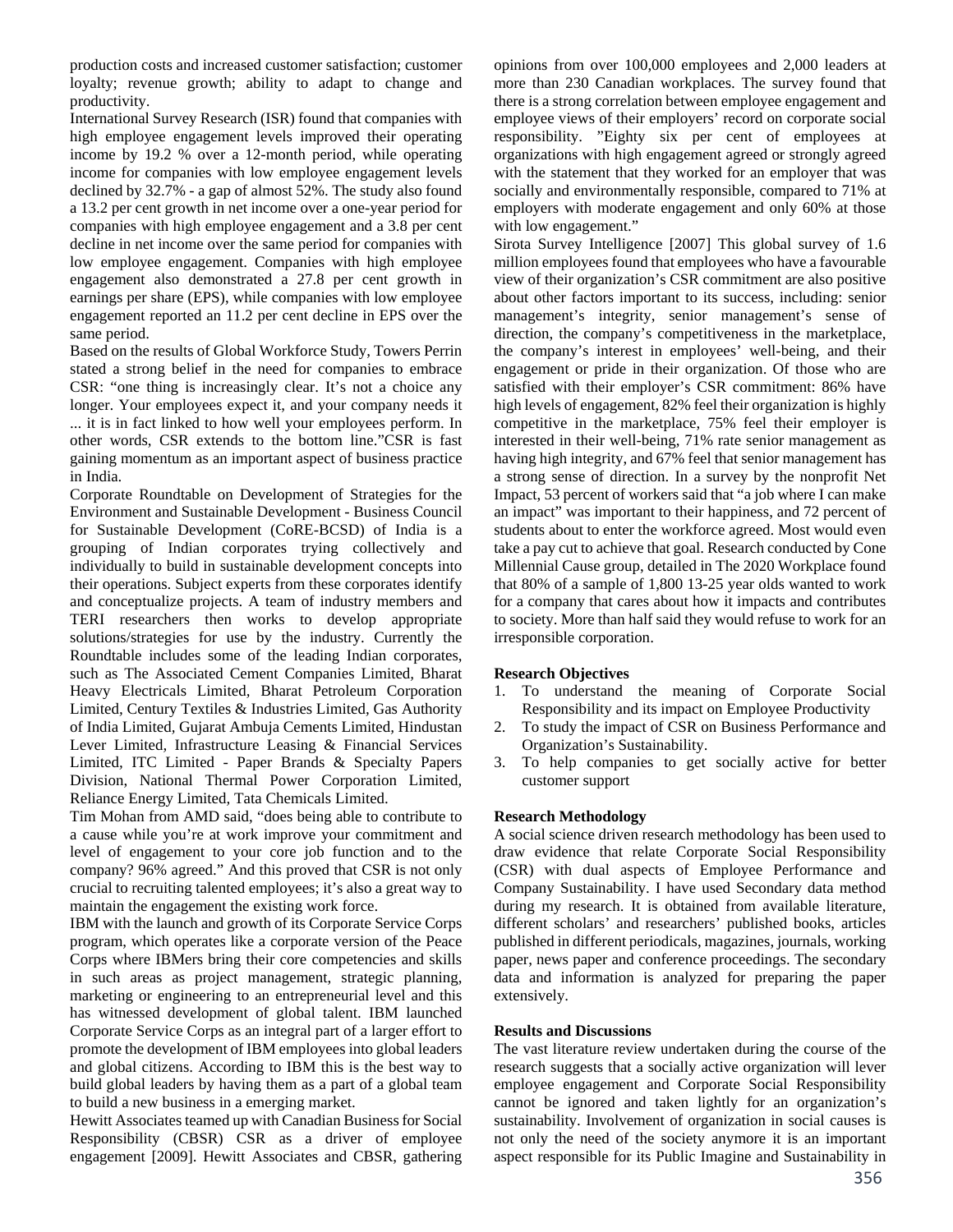the Market. CSR typically includes issues related to governance, marketplace, environment, workplace, business ethics, community investment and human rights. Now corporations don't exist solely to make a profit they also want to make a difference in the society and want to stand out in the market. So the businesses are now focusing a lot on corporate social responsibility and it has become an expected part of a corporation's mission. Employee performance and Organization's Profit is closely connected with Corporate Social Responsibility. After a detailed introspection of the literature, the following facts have been deduced from the study:

## **Socially active Company has positive influence on Employee Engagement and Employee Performance**

CSR is an emerging and increasingly important driver of employee engagement. An important opportunity rests with CSR's potential to influence employee engagement followed by positive business outcomes that go along with an engaged workforce. CSR active companies have a positive organizational reputation; higher or sustained employee engagement and are environmentally conscious. Promoting environmental efforts will become increasingly important to attract and retain employees and also customers. Employees now want more from their employer than a paycheck. Employees now need a sense of fulfillment and pride from their work.

Employees today prefer working for a company that has a good reputation for environmental responsibility. CSR perceptions shape employees' subsequent attitudes and behaviors towards their firms. This has favorable impact on how employees rate their pride in the organization, their willingness to recommend it as a place to work, their intention to stay and their overall satisfaction. Employees view socially responsible rated senior management as having high integrity. CSR practices are linked to enhanced job performance, reduced costs due to increased employee retention and improved productivity.

## **Companies with CSR Practices perform better on Business and have a Sustainable model.**

The current consumer climate doesn't allow for companies to simply be in business for the sake of making a profit. Consumers may rely upon the corporations for goods and services and the level of competition allow the customers to make decisions based on how much good a corporation is doing outside of the workplace and how they are positively impacting their community.

- Better Public Image*:* Being socially responsible creates goodwill and a positive image to build its brand, reputation and public profile. This only let the company grows, but also creates a unique culture of the company in which the officials, staff and wider community genuinely believe in.
- **Better and More Media Visibility: CSR Activities** performed by Companies are often noticed by the public. This positively impacts the image of the company. As the amount of positive media coverage an organization receives can have a significant impact on the company's bottom line. The level till which a good a company contribute towards its community or beyond reflects its corporate social responsibility values. The more positive the benefits to the community are, the more media coverage a company is likely receive.
- Fosters a Positive Workplace Environment: It is proved that employees like working for a company that has a good public image and is constantly in the media for positive reasons. Employees like to get associated with a company that also help others and contribute towards social development.
- Corporate Partnerships: Another positive impact corporate social responsibility has on organizations is the possibility of corporate partnerships. And these partnerships are important for the positive impact of a corporation it has on its local community. A key benefit is that it makes it easier for consumers to trust a company.

Corporate social responsibility (CSR) increases company profits and thus most large companies are actively engaged in it. CSR can promote respect of the company in the marketplace which can result in higher sales and enhance employee loyalty. CSR activities emphasizing upon sustainability issues may improve efficiencies and lower costs as well. Another advantage for public companies is that aggressive CSR activities may help them gain a possible position in top list of companies. This may enhance the company's stock price, making stock options more profitable and shareholders happier. Being socially responsible creates goodwill and a positive image to build its brand, reputation and public profile. This only let the company grows, but also creates a unique culture of the company in which the officials, staff and wider community genuinely believe in. The more socially responsible a company is, it gets more public attention. Also employees like to get associated with a company that also help others and contribute towards social development.

## **Conclusion**

Companies are facing unprecedented pressure from a number of quarters like communities, non-governmental organizations, social activists and socially responsible investors to behave as responsible corporate citizens. Forward-thinking companies are increasingly coming to terms with the fact that ignoring this pressure represents a significant risk while responding proactively presents an emerging opportunity. CSR is an integral part of corporate activity that acts as a connective link between business and community and the urge to behave in a socially responsible way deserves society's high attention. India includes some of the most innovative, largest and the most forward looking organizations in the country. CSR is a potentially powerful tool to attract, engage and retain employees. This represents an opportunity for forward-looking companies to get in front of this emerging issue instead of playing catch up after more and more companies grasp and exploit this opportunity. There are two major benefits an organization generates with the help of CSR activities. First, a socially active Company has positive influence on Employee Engagement and Employee Performance followed by positive business outcomes that go along with an engaged workforce. Employees today prefer working for a company that has a good reputation for environmental responsibility. CSR perceptions shape employees' subsequent attitudes and behaviors towards their firms. Second, Companies with CSR Practices perform better on Business and have a Sustainable model.